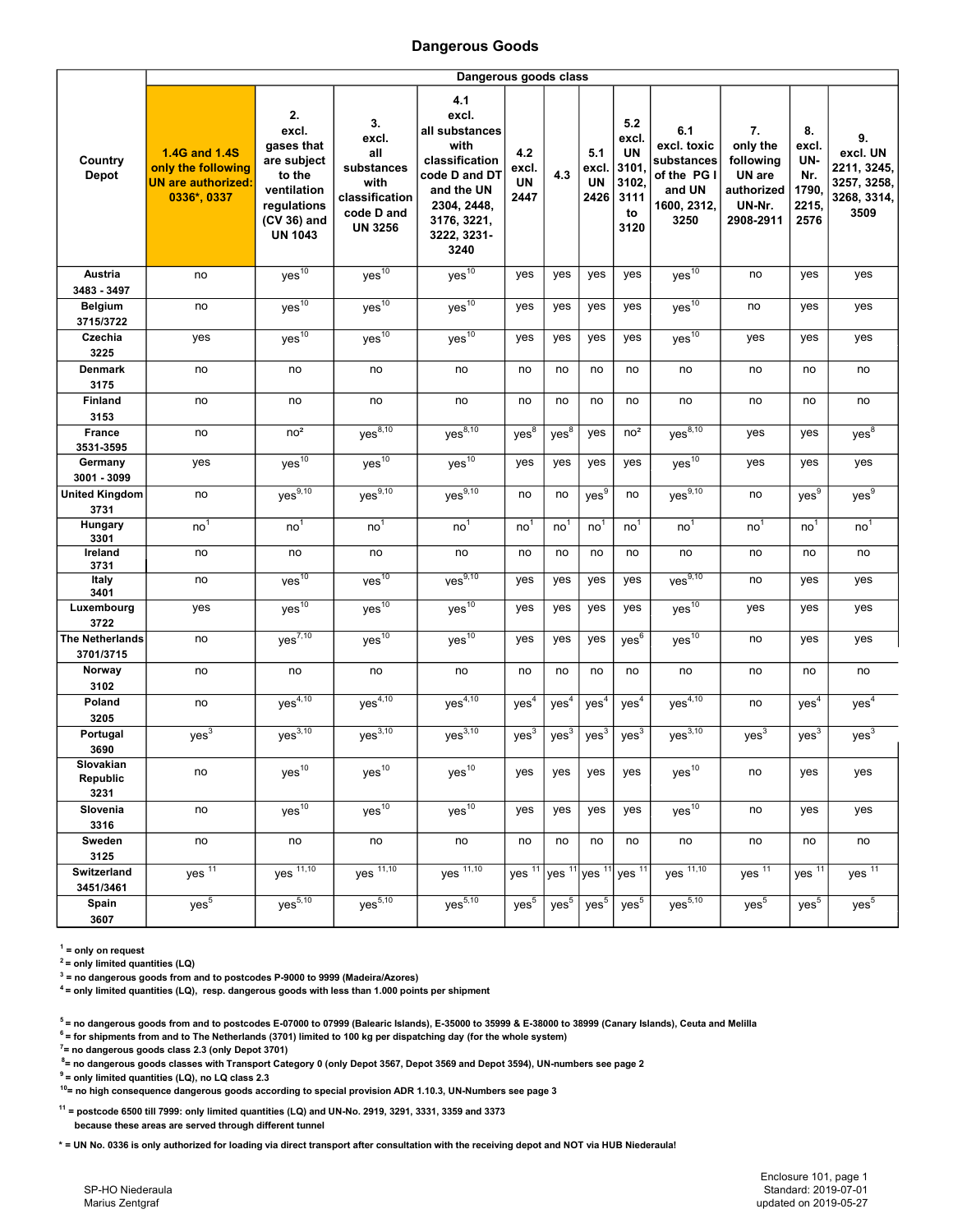## UN-numbers of Dangerous Goods Classes with Transport Category 0

| <b>UN</b><br>class 3 | <b>UN</b><br>class 4.2 | <b>UN</b><br>class 4.3 | <b>UN</b><br>class 6.1 | <b>UN</b><br>class 9 |
|----------------------|------------------------|------------------------|------------------------|----------------------|
| 3343                 | 1380                   | 1183                   | 1051                   | 2315                 |
|                      | 1381                   | 1242                   | 1613                   | 3151                 |
|                      | 1383                   | 1295                   | 1614                   | 3152                 |
|                      | 1854                   | 1340                   | 3294                   | 3432                 |
|                      | 1855                   | 1390                   |                        |                      |
|                      | 2008                   | 1403                   |                        |                      |
|                      | 2441                   | 1928                   |                        |                      |
|                      | 2545                   | 2813                   |                        |                      |
|                      | 2546                   | 2965                   |                        |                      |
|                      | 2845                   | 2968                   |                        |                      |
|                      | 2846                   | 2988                   |                        |                      |
|                      | 2870                   | 3129                   |                        |                      |
|                      | 2881                   | 3130                   |                        |                      |
|                      | 3194                   | 3131                   |                        |                      |
|                      | 3200                   | 3132                   |                        |                      |
|                      | 3254                   | 3134                   |                        |                      |
|                      | 3391                   | 3148                   |                        |                      |
|                      | 3392                   | 3396                   |                        |                      |
|                      | 3393                   | 3398                   |                        |                      |
|                      | 3394                   | 3399                   |                        |                      |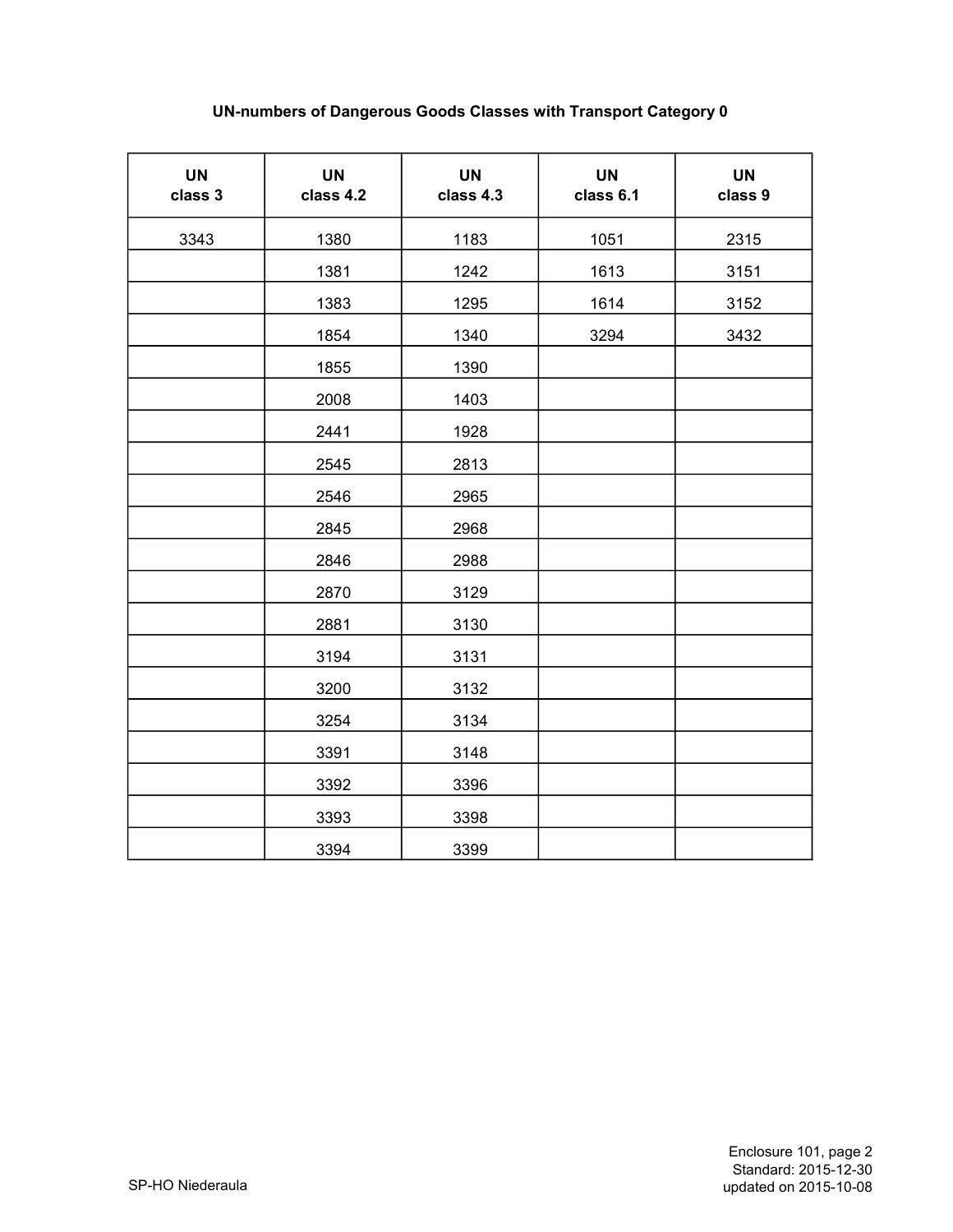## Overview exclusion high consequence dangerous goods according to ADR 1.10.3

| <b>DG Class</b> | DG<br><b>Division</b> | UN-No. | Dangerous goods describtion                                           | Klasse                           | Gefahrgut Gefahrgut<br>Unterklasse Nummer | UN- | Dangerous goods describtion                                                                           |
|-----------------|-----------------------|--------|-----------------------------------------------------------------------|----------------------------------|-------------------------------------------|-----|-------------------------------------------------------------------------------------------------------|
|                 | 1.4                   |        | 0366 DETONATORS FOR AMMUNITION                                        | 2                                | 2.3                                       |     | 3168 GAS SAMPLE, NON-PRESSURIZED, TOXIC, FLAMMABLE, N.O.S.                                            |
|                 | 2.1                   |        | 3504 CHEMICAL UNDER PRESSURE, FLAMMABLE, TOXIC, N.O.S.                | $\overline{2}$                   | 2.3                                       |     | 3169 GAS SAMPLE, NON-PRESSURIZED, TOXIC, N.O.S.                                                       |
|                 | 2.2                   |        | 3502 CHEMICAL UNDER PRESSURE, TOXIC, N.O.S.                           | $\overline{2}$                   | 2.3                                       |     | 3300 ETHYLENE OXIDE AND CARBON DIOXIDE MIXTURE                                                        |
|                 | 2.3                   |        | 1005 AMMONIA, ANHYDROUS                                               | $\overline{2}$                   | 2.3                                       |     | 3303 COMPRESSED GAS, TOXIC, OXIDIZING, N.O.S.                                                         |
|                 | 2.3                   |        | 1008 BORON TRIFLUORIDE                                                | $\overline{2}$                   | 2.3                                       |     | 3304 COMPRESSED GAS, TOXIC, CORROSIVE, N.O.S.                                                         |
|                 | 2.3                   |        | 1016 CARBON MONOXIDE, COMPRESSED                                      | $\overline{2}$                   | 2.3                                       |     | 3305 COMPRESSED GAS, TOXIC, FLAMMABLE, CORROSIVE, N.O.S.                                              |
|                 | 2.3                   |        | 1017 CHLORINE                                                         | $\overline{2}$                   | 2.3                                       |     | 3306 COMPRESSED GAS, TOXIC, OXIDIZING, CORROSIVE, N.O.S.                                              |
|                 | 2.3                   |        | 1023 COAL GAS, COMPRESSED                                             | $\overline{2}$                   | 2.3                                       |     | 3307 LIQUEFIED GAS, TOXIC, OXIDIZING, N.O.S.                                                          |
|                 | 2.3                   |        | 1026 CYANOGEN                                                         | $\overline{2}$                   | 2.3                                       |     | 3308 LIQUEFIED GAS, TOXIC, CORROSIVE, N.O.S.                                                          |
|                 | 2.3                   |        | 1040 ETHYLENE OXIDE                                                   | $\overline{2}$                   | 2.3                                       |     | 3309 LIQUEFIED GAS, TOXIC, FLAMMABLE, CORROSIVE, N.O.S.                                               |
|                 | 2.3                   |        | 1040 ETHYLENE OXIDE WITH NITROGEN                                     | $\overline{2}$                   | 2.3                                       |     | 3310 LIQUEFIED GAS, TOXIC, OXIDIZING, CORROSIVE, N.O.S.                                               |
|                 | 2.3                   |        | 1045 FLUORINE, COMPRESSED                                             | $\overline{2}$                   | 2.3                                       |     | 3318 AMMONIA SOLUTION                                                                                 |
|                 | 2.3                   |        | 1048 HYDROGEN BROMIDE, ANHYDROUS                                      | $\overline{2}$                   | 2.3                                       |     | 3355 INSECTICIDE GAS, TOXIC, FLAMMABLE, N.O.S.                                                        |
|                 | 2.3                   |        | 1050 HYDROGEN CHLORIDE, ANHYDROUS                                     | $\overline{2}$<br>$\overline{2}$ | 2.3                                       |     | 3512 ADSORBED GAS, TOXIC, N.O.S.                                                                      |
|                 | 2.3                   |        | 1053 HYDROGEN SULPHIDE                                                |                                  | 2.3                                       |     | 3514 ADSORBED GAS, TOXIC, FLAMMABLE, N.O.S.                                                           |
|                 | 2.3                   |        | 1062 METHYL BROMIDE                                                   | $\overline{2}$                   | 2.3                                       |     | 3515 ADSORBED GAS, TOXIC, OXIDIZING, N.O.S.                                                           |
| $\mathcal{P}$   | 2.3<br>2.3            |        | 1064 METHYL MERCAPTAN<br>1067 DINITROGEN TETROXIDE (NITROGEN DIOXIDE) | $\overline{2}$<br>$\overline{2}$ | 2.3<br>2.3                                |     | 3516 ADSORBED GAS, TOXIC, CORROSIVE, N.O.S.<br>3517 ADSORBED GAS, TOXIC, FLAMMABLE, CORROSIVE, N.O.S. |
|                 | 2.3                   |        | 1069 NITROSYL CHLORIDE                                                | $\overline{2}$                   | 2.3                                       |     | 3518 ADSORBED GAS, TOXIC, OXIDIZING, CORROSIVE, N.O.S.                                                |
|                 |                       |        |                                                                       |                                  |                                           |     |                                                                                                       |
| $\mathcal{P}$   | 2.3<br>2.3            |        | 1071 OIL GAS, COMPRESSED<br>1076 PHOSGENE                             | $\overline{2}$<br>$\overline{2}$ | 2.3<br>$\overline{2.3}$                   |     | 3519 BORON TRIEFLUORIDE, ADSORBED<br>3520 CHLORINE, ADSORBED                                          |
|                 | 2.3                   |        | 1079 SULPHUR DIOXIDE                                                  | $\overline{2}$                   | 2.3                                       |     | 3521 SILICON TETRAFLUORIDE, ADSORBED                                                                  |
|                 | 2.3                   |        | 1082 TRIFLUOROCHLOROETHYLENE, INHIBITED (REFRIGERANT GAS R 1113)      | $\overline{2}$                   | 2.3                                       |     | 3522 ARSINE, ADSORBED                                                                                 |
|                 | 2.3                   |        | 1581 CHLOROPICRIN AND METHYL BROMIDE MIXTURE                          | $\overline{2}$                   | 2.3                                       |     | 3523 GERMANE, ADSORBED                                                                                |
|                 | 2.3                   |        | 1582 CHLOROPICRIN AND METHYL CHLORIDE MIXTURE                         | $\overline{2}$                   | 2.3                                       |     | 3524 PHOSPHORUS PENTAFLUORIDE, ADSORBED                                                               |
|                 | 2.3                   |        | 1589 CYANOGEN CHLORIDE, INHIBITED                                     | $\overline{2}$                   | 2.3                                       |     | 3525 PHOSPHINE, ADSORBED                                                                              |
|                 | 2.3                   |        | 1612 HEXAETHYL TETRAPHOSPHATE AND COMPRESSED GAS MIXTURE              | $\overline{2}$                   | 2.3                                       |     | 3526 HYDROGEN SELENIDE, ADSORBED                                                                      |
|                 | 2.3                   |        | 1660 NITRIC OXIDE, COMPRESSED                                         | $\overline{3}$                   |                                           |     | 1204 NITROGLYCERIN SOLUTION IN ALCOHOL                                                                |
|                 | 2.3                   |        | 1741 BORON TRICHLORIDE                                                | 3                                |                                           |     | 2059 NITROCELLULOSE SOLUTION, FLAMMABLE                                                               |
|                 | 2.3                   |        | 1749 CHLORINE TRIFLUORIDE                                             | $\overline{3}$                   |                                           |     | 2059 NITROCELLULOSE SOLUTION, FLAMMABLE                                                               |
|                 | 2.3                   |        | 1859 SILICON TETRAFLUORIDE                                            | 3                                |                                           |     | 2059 NITROCELLULOSE SOLUTION, FLAMMABLE                                                               |
|                 | 2.3                   |        | 1911 DIBORANE                                                         | 3                                |                                           |     | 3064 NITROGLYCERIN SOLUTION IN ALCOHOL                                                                |
|                 | 2.3                   |        | 1953 COMPRESSED GAS, TOXIC, FLAMMABLE, N.O.S.                         | $\overline{3}$                   |                                           |     | 3357 NITROGLYCERIN, MIXTURE, DESENSITIZED, LIQUID, N.O.S.                                             |
|                 | 2.3                   |        | 1955 COMPRESSED GAS, TOXIC, N.O.S.                                    | $\mathbf{3}$                     |                                           |     | 3379 DESENSITIZED EXPLOSIVE, LIQUID, N.O.S.                                                           |
|                 | 2.3                   |        | 1967 INSECTICIDE GAS, TOXIC, N.O.S.                                   | $\overline{4}$                   | 4.1                                       |     | 1310 AMMONIUM PICRATE, WETTED                                                                         |
|                 |                       |        | NITRIC OXIDE AND DINITROGEN TETROXIDE MIXTURE (NITRIC OXIDE AND       |                                  |                                           |     |                                                                                                       |
|                 | 2.3                   |        | 1975 NITROGEN DIOXIDE MIXTURE)                                        | 4                                | 4.1                                       |     | 1320 DINITROPHENOL, WETTED                                                                            |
|                 | 2.3                   |        | 2188 ARSINE                                                           | 4                                | 4.1                                       |     | 1321 DINITROPHENOLATES, WETTED                                                                        |
|                 | 2.3                   |        | 2189 DICHLOROSILANE                                                   | 4                                | 4.1                                       |     | 1322 DINITRORESORCINOL, WETTED                                                                        |
|                 | 2.3                   |        | 2190 OXYGEN DIFLUORIDE, COMPRESSED                                    | $\overline{4}$                   | 4.1                                       |     | 1336 NITROGUANIDINE ('PICRITE), WETTED                                                                |
|                 | 2.3                   |        | 2191 SULPHURYL FLUORIDE                                               | 4                                | 4.1                                       |     | 1337 NITROSTARCH, WETTED                                                                              |
|                 | 2.3                   |        | 2192 GERMANE                                                          | 4                                | 4.1                                       |     | 1344 TRINITROPHENOL, WETTED                                                                           |
|                 | 2.3                   |        | 2194 SELENIUM HEXAFLUORIDE                                            | $\overline{4}$                   | 4.1                                       |     | 1347 SILVER PICRATE, WETTED                                                                           |
|                 | 2.3                   |        | 2195 TELLURIUM HEXAFLUORIDE                                           | 4                                | 4.1                                       |     | 1348 SODIUM DINITRO-O-CRESOLATE, WETTED                                                               |
|                 | 2.3                   |        | 2196 TUNGSTEN HEXAFLUORIDE                                            | $\overline{4}$                   | 4.1                                       |     | 1349 SODIUM PICRAMATE, WETTED                                                                         |
|                 | 2.3                   |        | 2197 HYDROGEN IODIDE, ANHYDROUS                                       | 4                                | 4.1                                       |     | 1354 TRINITROBENZENE, WETTED                                                                          |
|                 | 2.3<br>2.3            |        | 2198 PHOSPHORUS PENTAFLUORIDE                                         | 4<br>$\overline{4}$              | 4.1                                       |     | 1355 TRINITROBENZOIC ACID, WETTED                                                                     |
|                 | 2.3                   |        | 2199 PHOSPHINE<br>2202 HYDROGEN SELENIDE, ANHYDROUS                   | 4                                | 4.1<br>4.1                                |     | 1356 TRINITROTOLUENE, WETTED<br>1357 UREA NITRATE, WETTED                                             |
|                 | 2.3                   |        | 2204 CARBONYL SULPHIDE                                                | $\overline{4}$                   | 4.1                                       |     | 1517 ZIRCONIUM PICRAMATE, WETTED                                                                      |
|                 | 2.3                   |        | 2417 CARBONYL FLUORIDE                                                | $\overline{4}$                   | 4.1                                       |     | 1571 BARIUM AZIDE, WETTED                                                                             |
|                 | 2.3                   |        | 2418 SULPHUR TETRAFLUORIDE                                            | 4                                | 4.1                                       |     | 2555 NITROCELLULOSE WITH WATER                                                                        |
|                 | 2.3                   |        | 2420 HEXAFLUOROACETONE                                                | 4                                | 4.1                                       |     | 2556 NITROCELLULOSE WITH ALCOHOL                                                                      |
|                 | 2.3                   |        | 2534 METHYLCHLOROSILANE                                               | $\overline{4}$                   | 4.1                                       |     | 2557 NITROCELLULOSE, MIXTURE WITH PLASTICIZER, WITH PIGMENT                                           |
|                 | 2.3                   |        | 2548 CHLORINE PENTAFLUORIDE                                           | $\overline{4}$                   | 4.1                                       |     | 2557 NITROCELLULOSE, MIXTURE WITH PLASTICIZER, WITHOUT PIGMENT                                        |
|                 | 2.3                   |        | 2676 STIBINE                                                          | 4                                | 4.1                                       |     | 2557 NITROCELLULOSE, MIXTURE WITHOUT PLASTICIZER, WITH PIGMENT                                        |
|                 | 2.3                   |        | 2901 BROMINE CHLORIDE                                                 | 4                                | 4.1                                       |     | 2557 NITROCELLULOSE, MIXTURE WITHOUT PLASTICIZER, WITHOUT PIGMENT                                     |
|                 | 2.3                   |        | 3057 TRIFLUOROACETYL CHLORIDE                                         | 4                                | 4.1                                       |     | 2852 DIPICRYL SULPHIDE                                                                                |
|                 | 2.3                   |        | 3083 PERCHLORYL FLUORIDE                                              | $\overline{a}$                   | 4.1                                       |     | 2907 ISOSORBIDE DINITRATE MIXTURE                                                                     |
| $\mathfrak{p}$  | 2.3                   |        | 3160 LIQUEFIED GAS, TOXIC, FLAMMABLE, N.O.S.                          | 4                                | 4.1                                       |     | 3317 2-AMINO-4.6-DINITROPHENOL, WETTED                                                                |
| $\mathfrak{p}$  | 2.3                   |        | 3162 LIQUEFIED GAS, TOXIC, N.O.S.                                     | 4                                | 4.1                                       |     | 3319 NITROGLYCERIN, MIXTURE, DESENSITIZED, SOLID, N.O.S                                               |
|                 |                       |        |                                                                       |                                  |                                           |     |                                                                                                       |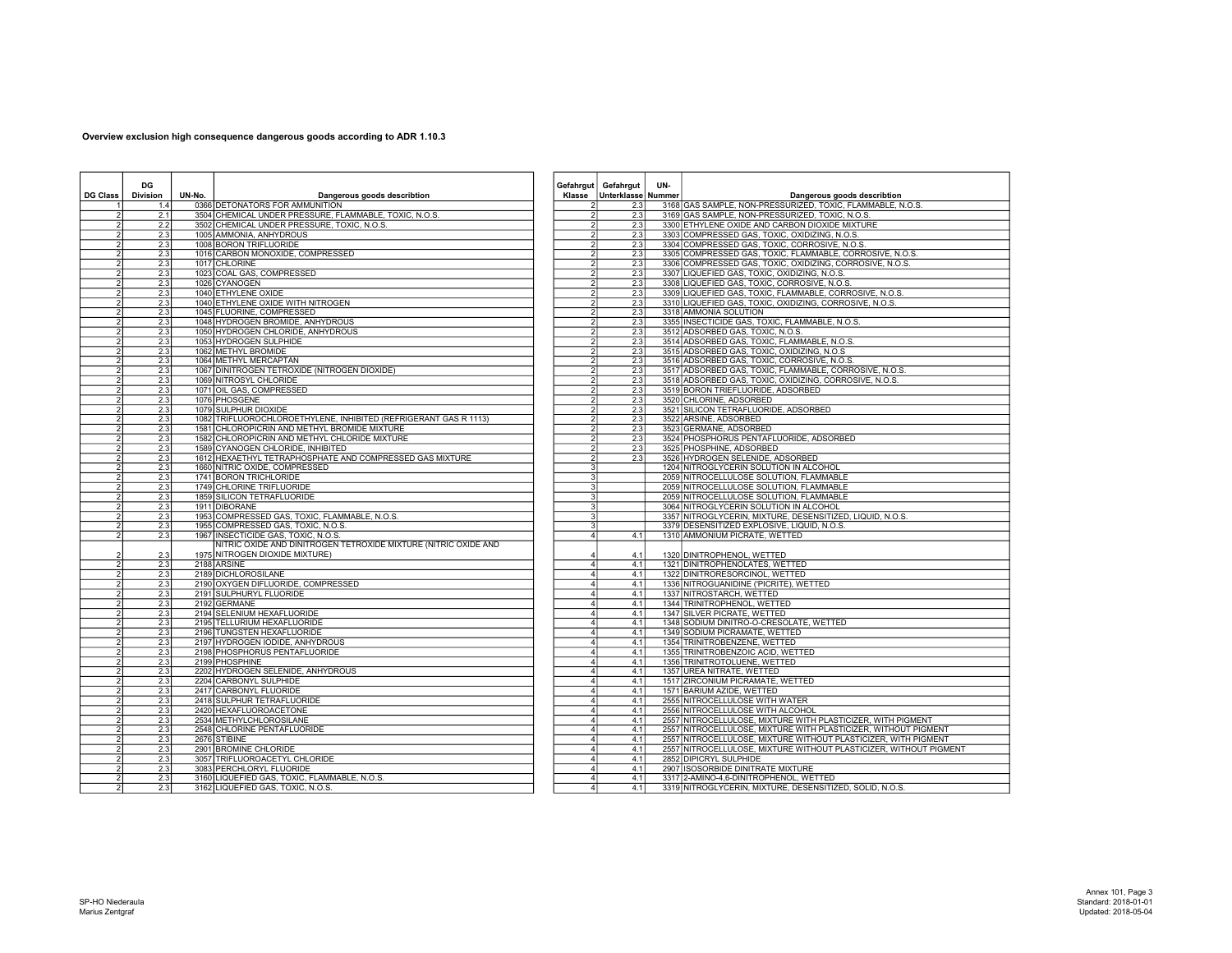|                                  | DG              |        |                                                                                        |                                  | Gefahrgut Gefahrgut       | UN- |                                                           |
|----------------------------------|-----------------|--------|----------------------------------------------------------------------------------------|----------------------------------|---------------------------|-----|-----------------------------------------------------------|
| <b>DG Class</b>                  | <b>Division</b> | UN-No. | Dangerous goods describtion                                                            |                                  | Klasse Unterklasse Nummer |     | Dangerous goods describtion                               |
|                                  | 4.1             |        | 3344 PENTAERYTHRITOLTETRANITRATE, MIXTURE, DESENSITIZED, SOLID, N.O.S.                 | ĥ                                | 6.1                       |     | 1699 DIPHENYLCHLOROARSINE, LIQUID                         |
| 4                                | 4.1             |        | 3364 TRINITROPHENOL (PICRIC ACID), WETTED                                              | 6                                | 6.1                       |     | 1713 ZINC CYANIDE                                         |
| $\overline{4}$                   | 4.1             |        | 3365 TRINITROCHLOROBENZENE (PICRYL CHLORIDE), WETTED                                   | 6                                | 6.1                       |     | 1722 ALLYL CHLOROFORMATE                                  |
| $\overline{4}$                   | 4.1             |        | 3366 TRINITROTOLUENE (TNT), WETTED                                                     | 6 <sup>1</sup>                   | 6.1                       |     | 1752 CHLOROACETYL CHLORIDE                                |
| $\overline{4}$                   | 4.1             |        | 3367 TRINITROBENZENE, WETTED                                                           | 6 <sup>1</sup>                   | 6.1                       |     | 1809 PHOSPHORUS TRICHLORIDE                               |
| $\Delta$                         | 4.1             |        | 3368 TRINITROBENZOIC ACID, WETTED                                                      | 6                                | 6.1                       |     | 1810 PHOSPHORUS OXYCHLORIDE                               |
| $\overline{4}$                   | 4.1             |        | 3369 SODIUM DINITRO-o-CRESOLATE, WETTED                                                | 6                                | 6.1                       |     | 1834 SULPHURYL CHLORIDE                                   |
| 4                                | 4.1             |        | 3370 UREA NITRATE                                                                      | 6                                | 6.1                       |     | 1838 TITANIUM TETRACHLORIDE                               |
| $\overline{4}$                   | 4.1             |        | 3376 4-NITROPHENYL HYDRAZINE                                                           | 6 I                              | 6.1                       |     | 1889 CYANOGEN BROMIDE                                     |
| $\overline{4}$<br>$\overline{4}$ | 4.1             |        | 3380 DESENSITIZED EXPLOSIVE, SOLID, N.O.S.<br>3474 1-HYDROXYBENZO-TRIAZOLE MONOHYDRATE | 6<br>6 <sup>1</sup>              | 6.1                       |     | 1892 ETHYLDICHLOROARSINE<br>1935 CYANIDE SOLUTION, N.O.S. |
| $6 \mid$                         | 4.1             |        |                                                                                        | 6 <sup>1</sup>                   | 6.1                       |     | 1994 IRON PENTACARBONYL                                   |
| $6 \mid$                         | 6.1<br>6.1      |        | 1051 HYDROGEN CYANIDE, STABILIZED<br>1092 ACROLEIN, INHIBITED                          | 6                                | 6.1<br>6.1                |     | 2024 MERCURY COMPOUND, LIQUID, N.O.S.                     |
| 6                                | 6.1             |        | 1098 ALLYL ALCOHOL                                                                     | 6                                | 6.1                       |     | 2025 MERCURY COMPOUND, SOLID, N.O.S.                      |
| $\overline{6}$                   | 6.1             |        | 1135 ETHYLENE CHLOROHYDRIN                                                             | 6                                | 6.1                       |     | 2026 PHENYLMERCURIC COMPOUND, N.O.S.                      |
| $6 \mid$                         | 6.1             |        | 1143 CROTONALDEHYDE, STABILIZED                                                        | 6                                | 6.1                       |     | 2232 CHLOROACETALDEHYDE                                   |
| $6 \mid$                         | 6.1             |        | 1163 DIMETHYLHYDRAZINE, UNSYMMETRICAL                                                  | 6                                | 6.1                       |     | 2295 METHYL CHLOROACETATE                                 |
| $6 \overline{6}$                 | 6.1             |        | 1182 ETHYL CHLOROFORMATE                                                               | 6                                | 6.1                       |     | 2316 SODIUM CUPROCYANIDE, SOLID                           |
| $6 \mid$                         | 6.1             |        | 1185 ETHYLENEIMINE, INHIBITED                                                          | 6                                | 6.1                       |     | 2317 SODIUM CUPROCYANIDE, SOLUTION                        |
| $6 \mid$                         | 6.1             |        | 1238 METHYL CHLOROFORMATE                                                              | 6 <sup>1</sup>                   | 6.1                       |     | 2334 ALLYLAMINE                                           |
| $6 \mid$                         | 6.1             |        | 1239 METHYL CHLOROMETHYL ETHER                                                         | 6 <sup>1</sup>                   | 6.1                       |     | 2337 PHENYL MERCAPTAN                                     |
| $6 \mid$                         | 6.1             |        | 1244 METHYLHYDRAZINE                                                                   | 6                                | 6.1                       |     | 2382 DIMETHYLHYDRAZINE, SYMMETRICAL                       |
| $6 \mid$                         | 6.1             |        | 1251 METHYL VINYL KETONE, STABILIZED                                                   | 6                                | 6.1                       |     | 2407 ISOPROPYL CHLOROFORMATE                              |
| $6 \mid$                         | 6.1             |        | 1259 NICKEL CARBONYL                                                                   | 6                                | 6.1                       |     | 2438 TRIMETHYLACETYL CHLORIDE                             |
| 6 <sup>1</sup>                   | 6.1             |        | 1510 TETRANITROMETHANE                                                                 | 6                                | 6.1                       |     | 2471 OSMIUM TETROXIDE                                     |
| $\overline{6}$                   | 6.1             |        | 1541 ACETONE CYANOHYDRIN, STABILIZED                                                   | 6                                | 6.1                       |     | 2474 THIOPHOSGENE                                         |
| $6 \mid$                         | 6.1             |        | 1544 ALKALOID SALTS, SOLID, N.O.S.                                                     | 6 <sup>1</sup>                   | 6.1                       |     | 2477 METHYL ISOTHIOCYANATE                                |
| $6 \mid$                         | 6.1             |        | 1544 ALKALOIDS, SOLID, N.O.S.                                                          | $6 \mid$                         | 6.1                       |     | 2480 METHYL ISOCYANATE                                    |
| $6 \mid$                         | 6.1             |        | 1553 ARSENIC ACID, LIQUID                                                              | 6                                | 6.1                       |     | 2481 ETHYL ISOCYANATE                                     |
| 6 <sup>1</sup>                   | 6.1             |        | 1556 ARSENIC COMPOUND, LIQUID, N.O.S.                                                  | 6 <sup>1</sup>                   | 6.1                       |     | 2482 n-PROPYL ISOCYANATE                                  |
| $\overline{6}$                   | 6.1             |        | 1557 ARSENIC COMPOUND, SOLID, N.O.S.                                                   | 6                                | 6.1                       |     | 2483 ISOPROPYL ISOCYANATE                                 |
| $6 \mid$                         | 6.1             |        | 1560 ARSENIC TRICHLORIDE                                                               | $6 \mid$                         | 6.1                       |     | 2484 tert-BUTYL ISOCYANATE                                |
| $6 \mid$                         | 6.1             |        | 1565 BARIUM CYANIDE                                                                    | 6                                | 6.1                       |     | 2485 n-BUTYL ISOCYANATE                                   |
| $6 \mid$                         | 6.1             |        | 1570 BRUCINE                                                                           | 6                                | 6.1                       |     | 2486 ISOBUTYL ISOCYANATE                                  |
| $6 \mid$<br>$6 \mid$             | 6.1             |        | 1575 CALCIUM CYANIDE<br>1580 CHLOROPICRIN                                              | 6 <sup>1</sup><br>6 <sup>1</sup> | 6.1                       |     | 2487 PHENYL ISOCYANATE<br>2488 CYCLOHEXYL ISOCYANATE      |
| $6 \mid$                         | 6.1             |        |                                                                                        | 6 <sup>1</sup>                   | 6.1                       |     |                                                           |
| $6 \mid$                         | 6.1<br>6.1      |        | 1583 CHLOROPICRIN MIXTURE, N.O.S.<br>1588 CYANIDES, INORGANIC, SOLID, N.O.S.           | 6 <sup>1</sup>                   | 6.1<br>6.1                |     | 2521 DIKETENE, INHIBITED<br>2558 EPIBROMOHYDRIN           |
| $6 \mid$                         | 6.1             |        | 1595 DIMETHYL SULPHATE                                                                 | 6                                | 6.1                       |     | 2570 CADMIUM COMPOUND                                     |
| $6 \mid$                         | 6.1             |        | 1601 DISINFECTANT, SOLID, TOXIC, N.O.S.                                                | $6 \mid$                         | 6.1                       |     | 2588 PESTICIDE, SOLID, TOXIC, N.O.S.                      |
| 6 <sup>1</sup>                   | 6.1             |        | 1602 DYE INTERMEDIATE, LIQUID, TOXIC, N.O.S.                                           | 6 <sup>1</sup>                   | 6.1                       |     | 2605 METHOXYMETHYL ISOCYANATE                             |
| 6 <sup>1</sup>                   | 6.1             |        | 1602 DYE, LIQUID, TOXIC, N.O.S.                                                        | 6 <sup>1</sup>                   | 6.1                       |     | 2606 METHYL ORTHOSILICATE                                 |
| $6 \mid$                         | 6.1             |        | 1605 ETHYLENE DIBROMIDE                                                                | $6 \mid$                         | 6.1                       |     | 2628 POTASSIUM FLUOROACETATE                              |
| $6 \mid$                         | 6.1             |        | 1613 HYDROGEN CYANIDE, AQUEOUS SOLUTION (HYDROCYANIC ACID)                             | 6                                | 6.1                       |     | 2629 SODIUM FLUOROACETATE                                 |
| $6 \mid$                         | 6.1             |        | 1614 HYDROGEN CYANIDE, STABILIZED                                                      | 6                                | 6.1                       |     | 2630 SELENATES                                            |
| 61                               | 6.1             |        | 1626 MERCURIC POTASSIUM CYANIDE                                                        | 6I                               | 6.1                       |     | 2630 SELENITES                                            |
| $6 \mid$                         | 6.1             |        | 1647 METHYL BROMIDE AND ETHYLENE DIBROMIDE MIXTURE, LIQUID                             | 6 <sup>1</sup>                   | 6.1                       |     | 2642 FLUOROACETIC ACID                                    |
| 6                                | 6.1             |        | 1649 MOTOR FUELANTI-KNOCK MIXTURE                                                      | $6 \mid$                         | 6.1                       |     | 2644 METHYL IODIDE                                        |
| $6 \mid$                         | 6.1             |        | 1655 NICOTINE COMPOUND, SOLID, N.O.S.                                                  | 6                                | 6.1                       |     | 2646 HEXACHLOROCYCLOPENTADIENE                            |
| $6 \mid$                         | 6.1             |        | 1655 NICOTINE PREPARATION, SOLID, N.O.S.                                               | 6                                | 6.1                       |     | 2668 CHLOROACETONITRILE                                   |
| 6                                | 6.1             |        | 1670 PERCHLOROMETHYL MERCAPTAN                                                         | 6                                | 6.1                       |     | 2740 n-PROPYL CHLOROFORMATE                               |
| $6 \mid$                         | 6.1             |        | 1672 PHENYLCARBYLAMINE CHLORIDE                                                        | 6 <sup>1</sup>                   | 6.1                       |     | 2757 CARBAMATE PESTICIDE, SOLID, TOXIC                    |
| 6                                | 6.1             |        | 1680 POTASSIUM CYANIDE, SOLID                                                          | 6                                | 6.1                       |     | 2759 ARSENICAL PESTICIDE, SOLID, TOXIC                    |
| 6                                | 6.1             |        | 1689 SODIUM CYANIDE, SOLID                                                             | 6I                               | 6.1                       |     | 2761 ORGANOCHLORINE PESTICIDE, SOLID, TOXIC               |
| $6 \mid$                         | 6.1             |        | 1692 STRYCHNINE                                                                        | 6                                | 6.1                       |     | 2763 TRIAZINE PESTICIDE, SOLID, TOXIC                     |
| 6                                | 6.1             |        | 1692 STRYCHNINE SALTS                                                                  | 6                                | 6.1                       |     | 2771 THIOCARBAMATE PESTICIDE, SOLID, TOXIC                |
| $6 \mid$                         | 6.1             |        | 1693 TEAR GAS SUBSTANCE, LIQUID, N.O.S.                                                | 6 <sup>1</sup>                   | 6.1                       |     | 2775 COPPER BASED PESTICIDE, SOLID, TOXIC                 |
| $6 \mid$                         | 6.1             |        | 1694 BROMOBENZYL CYANIDES, LIQUID                                                      | 6 <sup>1</sup>                   | 6.1                       |     | 2777 MERCURY BASED PESTICIDE, SOLID, TOXIC                |
| 6                                | 6.1             |        | 1695 CHLOROACETONE, STABILIZED                                                         | 6                                | 6.1                       |     | 2779 SUBSTITUTED NITROPHENOL PESTICIDE, SOLID, TOXIC      |
| $6 \overline{6}$                 | 6.1             |        | 1698 DIPHENYLAMINE CHLOROARSINE                                                        | 6                                | 6.1                       |     | 2781 BIPYRIDILIUM PESTICIDE, SOLID, TOXIC                 |